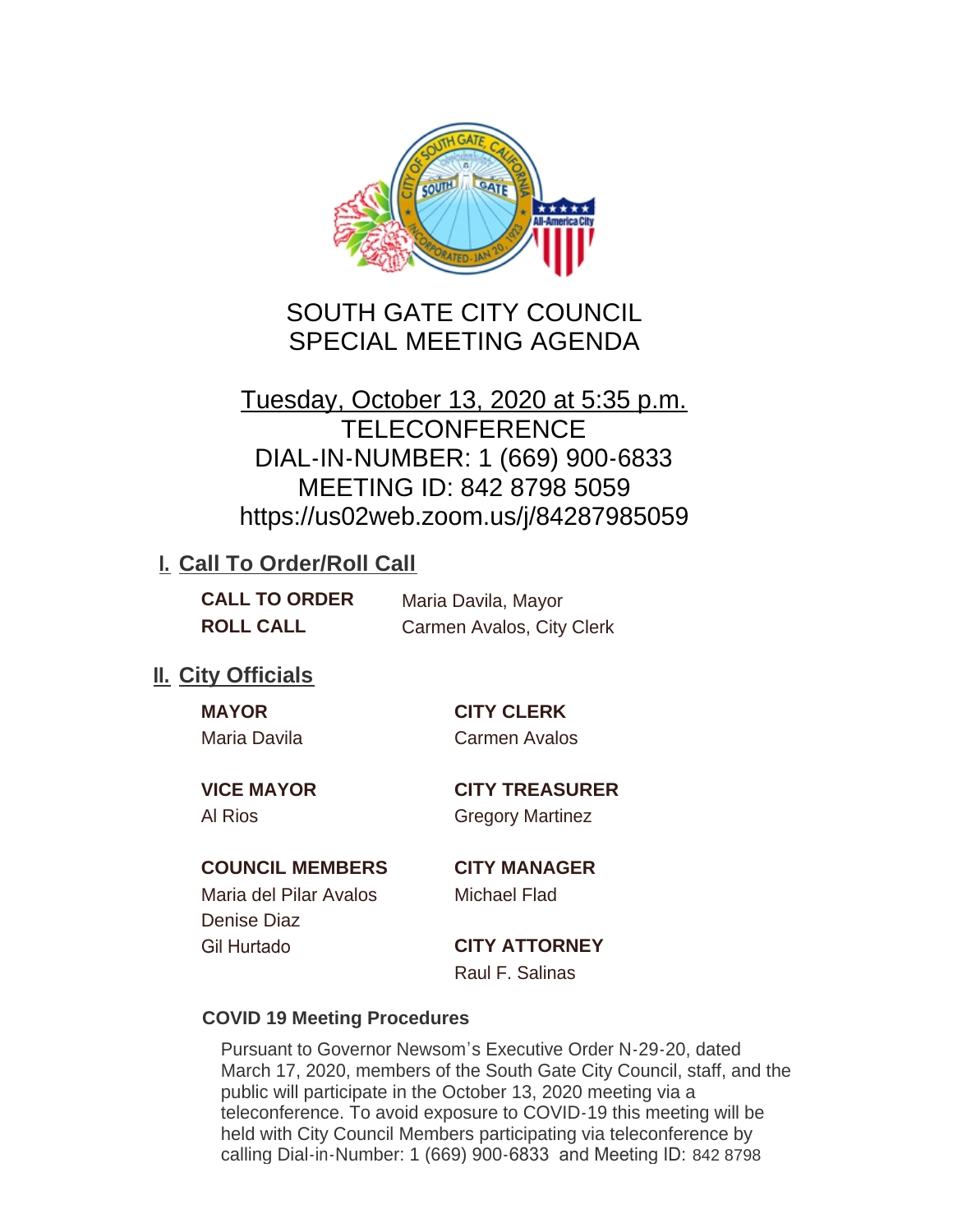calling Dial-in-Number: 1 (669) 900-6833 and Meeting ID: 842 8798 5059 and https://us02web.zoom.us/j/84287985059

Additionally, you may submit your comments electronically by emailing the City Clerk at cavalos@sogate.org.

#### **Procedure for Participation:**

Any person wanting to participate may request to "speak" on an agenda item. Once acknowledged and authorized by the Mayor the person may speak. Alternatively, any person may submit comments on an item electronically by emailing cavalos@sogate.org. Submissions by email must be received 30 minutes prior to the posted start time of the meeting if emailing subject.

Subject line should read: **COMMENTS FOR ITEM \_\_\_\_\_, MEETING OF OCTOBER 13, 2020**.

Please note, you will enter the meeting muted, but if you want to comment on an Agenda Item or during the public comment portion of the Agenda, raise your hand or press \*9 at the appropriate time indicated by the Mayor. When you are selected to speak, you will hear that you are unmuted, this is the time to make your public comments. Your patience with these changes is appreciated as the City adjusts to new ways of conducting business during the COVID-19 pandemic. Thank you.

**Accessibility:** Reasonable accommodations for individuals with disabilities will be handled on a case-by-case basis and in accordance with the Americans with Disabilities Act and Governor Newsom's Executive Order N-29-20. Please call the Office of the City Clerk at 323.563.9510.

### **Meeting Compensation Disclosure III.**

Pursuant to Government Code Section 54952.3: Disclosure of compensation for meeting attendance by City Council Members is \$650 monthly regardless of the amount of meetings.

### **Closed Session: (ATTY) IV.**

#### **1. CONFERENCE WITH LEGAL COUNSEL – PENDING LITIGATION**

Pursuant to Government Code Section 54956.9(a), 54954.9(b)(3)(C)

- a. City of South Gate v. Albert Robles
- b. South Gate Investment Group v. City of South Gate
- c. City of South Gate v. County of Los Angeles
- d. Aaliyah Bryant v. City of South Gate
- e. Jannie Suarez v. Los Angeles County, et al.

Documents:

CLOSED SESSION MEMO.PDF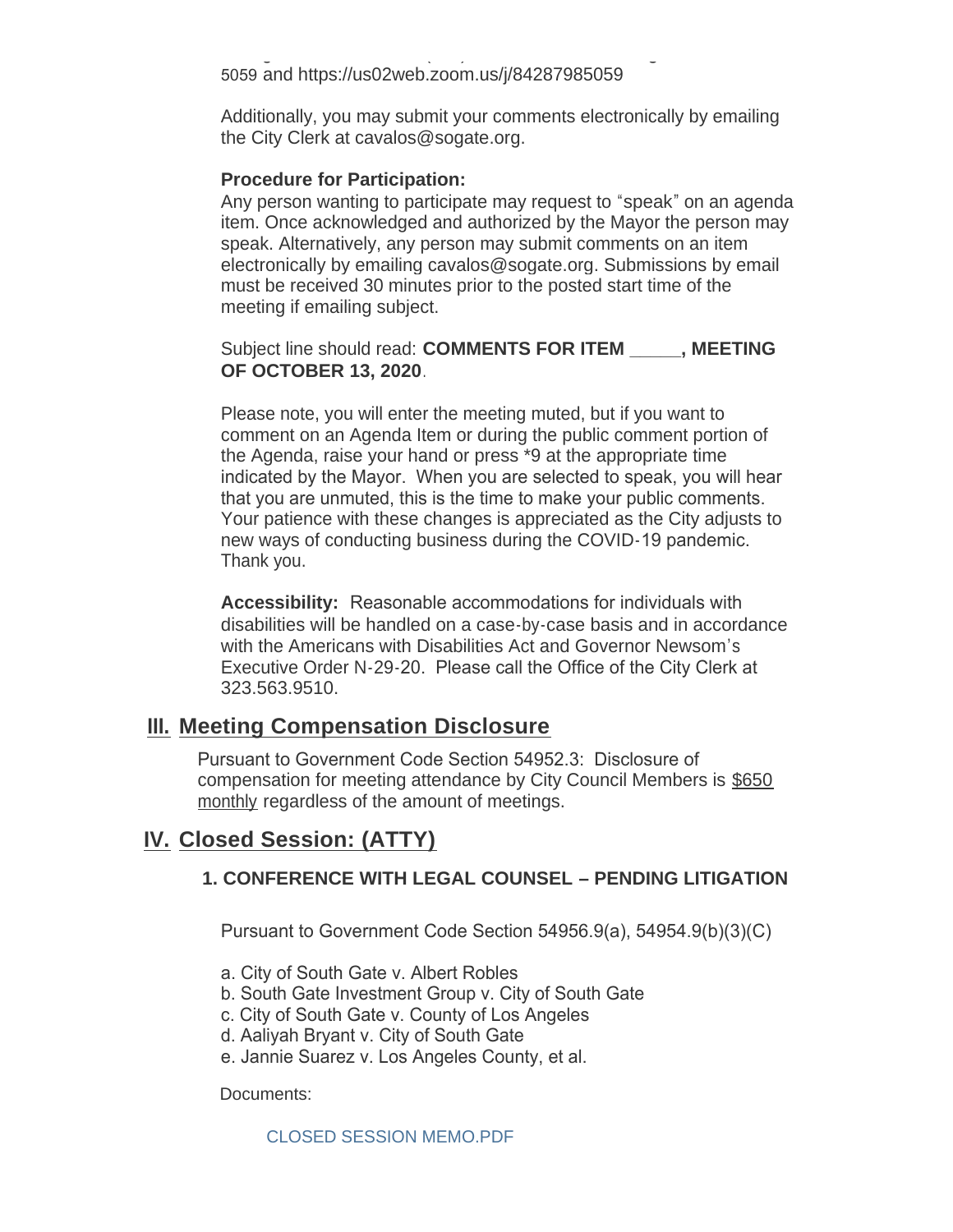#### **2. CONSIDER THE EVALUATION OF PERFORMANCE OF A PUBLIC EMPLOYEE**

Pursuant to Government Code Section 54957 and 54957.6

a. City Manager

### **Adjournment V.**

I, Carmen Avalos, City Clerk, certify that a true and correct copy of the foregoing Meeting Agenda was posted October 7, 2020 at 5:15 p.m. as required by law.

Carmen Avalos, CMC City Clerk

Materials related to an item on this Agenda submitted to the City Council after distribution of the agenda packet are available for public inspection in the City Clerk's Office

> 8650 California Avenue, South Gate, California 90280 (323) 563-9510 \* fax (323) 563-5411 \* [www.cityofsouthgate.org](http://www.cityofsouthgate.org/)

In compliance with the American with Disabilities Act, if you need special assistance to participate in the City Council Meetings, please contact the Office of the City Clerk.

Notification 48 hours prior to the City Council Meeting will enable the City to make reasonable arrangements to assure accessibility.